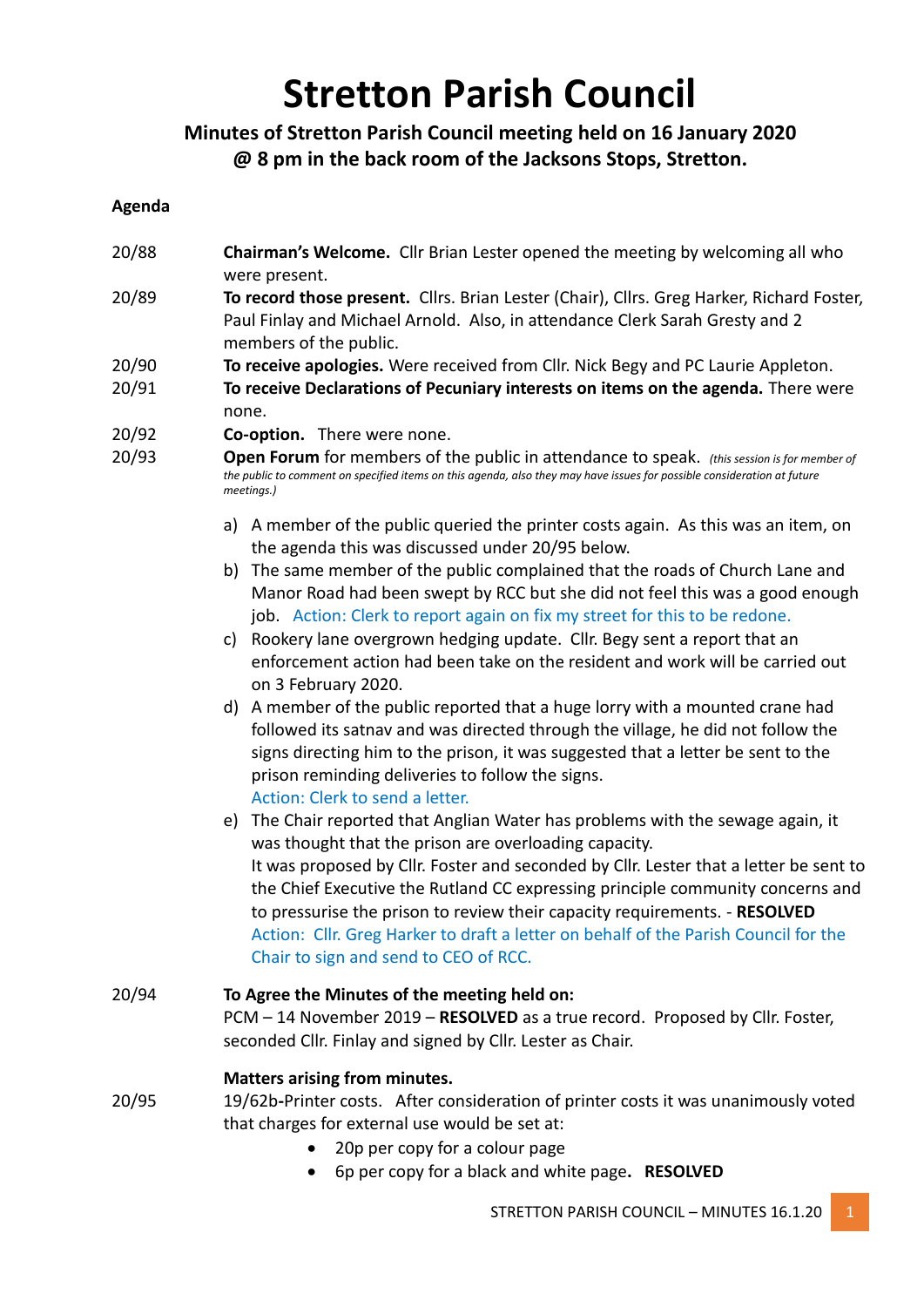| 20/96  | 19/25-Street light costs - Cllr Nick Begy sent a report "I will look at my notes on this<br>as believed I have responded - however, I have asked for a report on pre and post<br>costs from RCC Finance."                                                                                                                                                                                                                                                                                                                                                                                                                                              |
|--------|--------------------------------------------------------------------------------------------------------------------------------------------------------------------------------------------------------------------------------------------------------------------------------------------------------------------------------------------------------------------------------------------------------------------------------------------------------------------------------------------------------------------------------------------------------------------------------------------------------------------------------------------------------|
| 20/97  | To receive an update from the Police Authority. December beat report had been<br>received and was available on the website. Nothing to report in Stretton.<br>Neighbourhood watch - nothing to report                                                                                                                                                                                                                                                                                                                                                                                                                                                  |
| 20/98  | <b>Financial matters.</b><br>To note Payment and Receipts and Bank Reconciliation to 31/12/19. - RESOLVED.<br>Action: Clerk to update budget and circulate to Councillors.                                                                                                                                                                                                                                                                                                                                                                                                                                                                             |
| 20/99  | To Approve Payments as follows:<br>RCC S Gresty Quarter 3 salary + RCC costs - already paid - RESOLVED<br>To Note the Receipts as follows:                                                                                                                                                                                                                                                                                                                                                                                                                                                                                                             |
| 20/100 | Bank interest 2.12.19 £3.27 - RESOLVED                                                                                                                                                                                                                                                                                                                                                                                                                                                                                                                                                                                                                 |
| 20/101 | LALC Audit application. Internal audit services were unanimously RESOLVED to be<br>accepted. Action: Clerk to complete the application form to LRLAC.                                                                                                                                                                                                                                                                                                                                                                                                                                                                                                  |
| 20/102 | Policies - previously circulated to Councillors.<br>a) Disciplinary Policy - Proposed for adoption by Cllr. Foster, Seconded by<br>Cllr. Finlay unanimously RESOLVED and signed by Chair.<br>b) Grievance Policy - Proposed for adoption by Cllr. Foster, Seconded by Cllr.<br>Finlay unanimously RESOLVED and signed by Chair.                                                                                                                                                                                                                                                                                                                        |
| 20/103 | Asset Register Cllr. Greg Harker had audited and updated the asset register which<br>was presented to the meeting for adoption. - unanimously RESOLVED and signed by<br>the Chair.                                                                                                                                                                                                                                                                                                                                                                                                                                                                     |
| 20/104 | Planning: To receive the following:<br>2019/1372/PAD amendment to Proposed Conversion of existing agricultural<br>buildings and alterations to form 2 No. Detached dwellings. Woodlands Farm Stocken<br>Hall Road, Stretton, Rutland LE15 7GW.<br>Unanimously RESOLVED to submit comments to RCC Planning: "No formal material<br>consideration for objection, however, Stretton Parish Council have concerns that this<br>would open area to further exponential spreading of development."<br>Action: Clerk to post comments.<br>Clerk to research clarification as to why when there is a "PAD" application the<br>Parish Council are not notified. |
| 20/105 | 2019/1375/MAF Proposal: Use of land as touring caravan site and for angling<br>purposes, creating of fishing lake, formation of roads and hardstanding and erection<br>of amenity block. Land at Stretton Lodge, Clipsham Road, Stretton, Rutland.                                                                                                                                                                                                                                                                                                                                                                                                     |
|        | Cllr. Foster supported this application stating it enhanced the environment providing<br>accommodation, providing more clients to support the pub the other outlets in the<br>village and provide local employment. It is already a successful business enterprise,<br>super idea for wanting to expand.<br>Cllr. Arnold agreed supporting proposal as it enhanced amenities.<br>Cllr. Harker in agreement and liked the design, however commented the need to                                                                                                                                                                                         |

maintain public access and footpaths.

Cllr. Lester supported with one concern being the state of entrance road.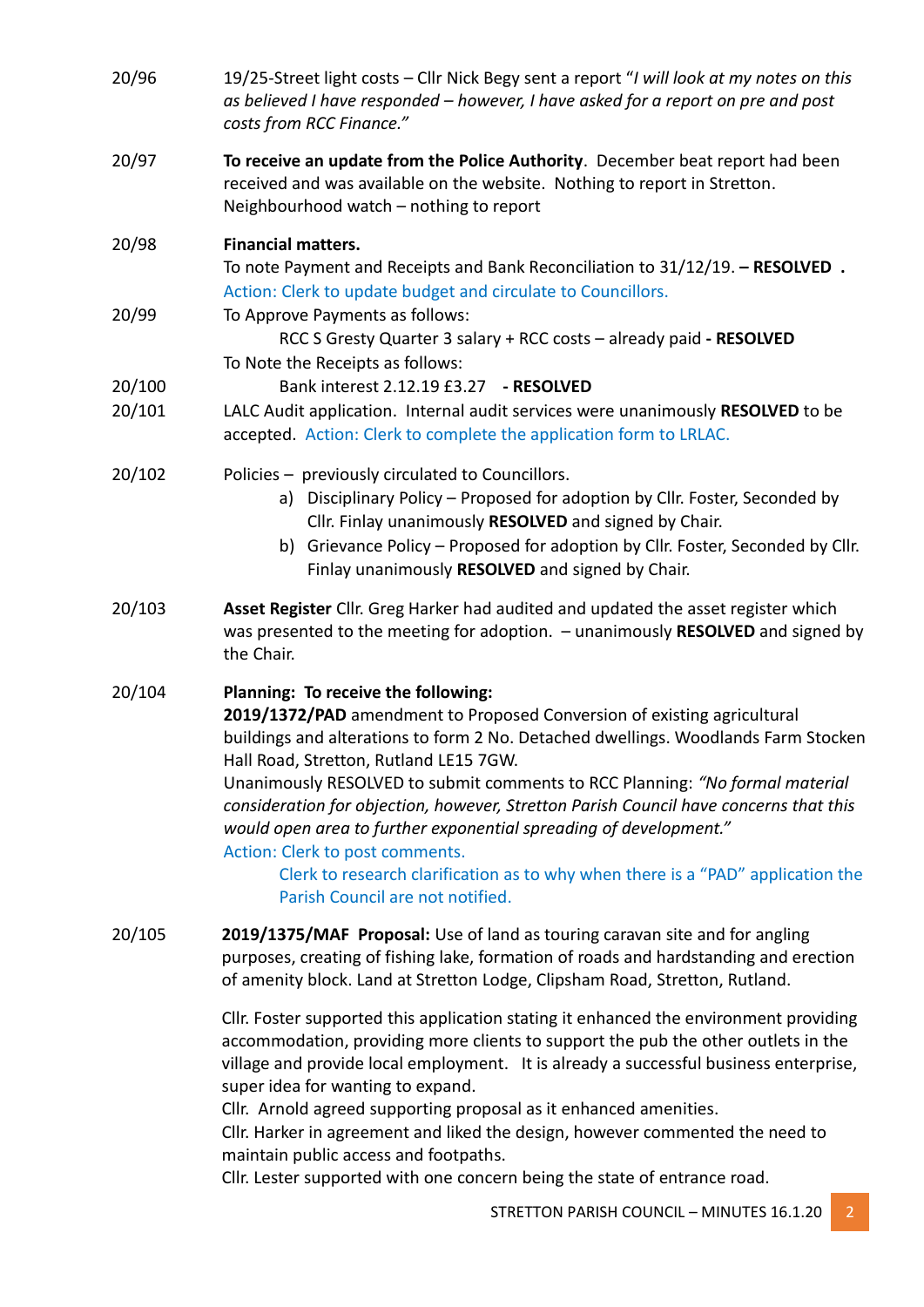It was therefore proposed by Cllr Foster to support this application, Seconded by Cllr Harker and unanimously RESOLVED. The agreed wording to be submitted: *Support application. At a meeting of Stretton Parish Council on 16th January 20, this application was discussed unanimously supported with one Concern in the quality of the whole of the access road joining the main Stretton to Clipsham road. The surface is not suitable and would need upgrading.*

Action: Clerk to submit above wording

20/106 **ITCP 2019-10 Feasibility study – recommendations update – Cllr. Paul Finlay** Cllr. Finlay updated the meeting on various points raised with RCC. **Stretton Parish Council Comment/Question:**There are often, but not always, cars parked on the road at the western access to Manor Road. There are seldom cars parked at the eastern end (except when the Jackson Stops Country Inn is busy (ie weekend lunchtimes and evenings). It is from this end that the majority of 'cut throughs' to the A1 occur. (ie Clipsham – Manor Road – Rookery Lane – A1 Slip). This is one of the major nuisances that the PC would wish to discourage. **RCC Answer:** *We are unable to do anything to prevent cars "cutting through" Stretton to the A1. Either end of Manor Road are signs which have a red circle with a car and motorbike (which means no vehicles) and below a sign showing except for access. RCC are unable to do anything more apart from this. It might be worth you mentioning this concern to the police as they are able to enforce traffic signs, whereas RCC cannot.*

> **Stretton Parish Council Comment/Question:** We accept that to comply with regulation, a 20mph sign needs to be repeated every 200m. We think this should equate to one extra sign and this would be a price worth paying to have the limit reduced. Summary: We were not aware that an SID would only be installed following a specific request. Our hope was that this report would identify that there is a speeding issue on the Clipsham Road and that a recommendation of the report would be to install SID. If this needs to go through a further trial to prove its viability then that is all we can ask. The original email request did not specifically request consideration of the Manor Road to A1 issue. We thought this would be covered naturally by means of the speed survey **RCC Answer:***RCC would not do anymore on Manor Road to discourage drivers as there are already signs stating the road should only be used for access. These signs are compliant with current regulations). RCC have had other 20mph limits requested in other areas in Rutland. When this has been taken to the HTGW for approval the group advised that as the speed limit is already that slow, the new limit is not required. The HTWG advised that if the parish still wanted the speed reducing then they would be required to pay for the signs. Would the PC pay for the installation of a new speed limit and the associated signs?*

#### **Other points to be raised:**

- 5.6 the overgrown vegetation noted in our additional comments still exists. Can RCC serve notice to the landowner as it has done to a similar issue on Rookery Lane to cut back the vegetation to improve visibility?
- 5.8 the report still states Stocken Hall Road is a 40mph limit. This is incorrect, signage shows the 'national speed limit' which is a 60mph road. Vehicles and in particular those travelling from the prison are seen to be travelling at high speed in this section and continuing into the 30mph and excessive speed. We would urge and encourage Stocken Hall Road is reduced to 40mph.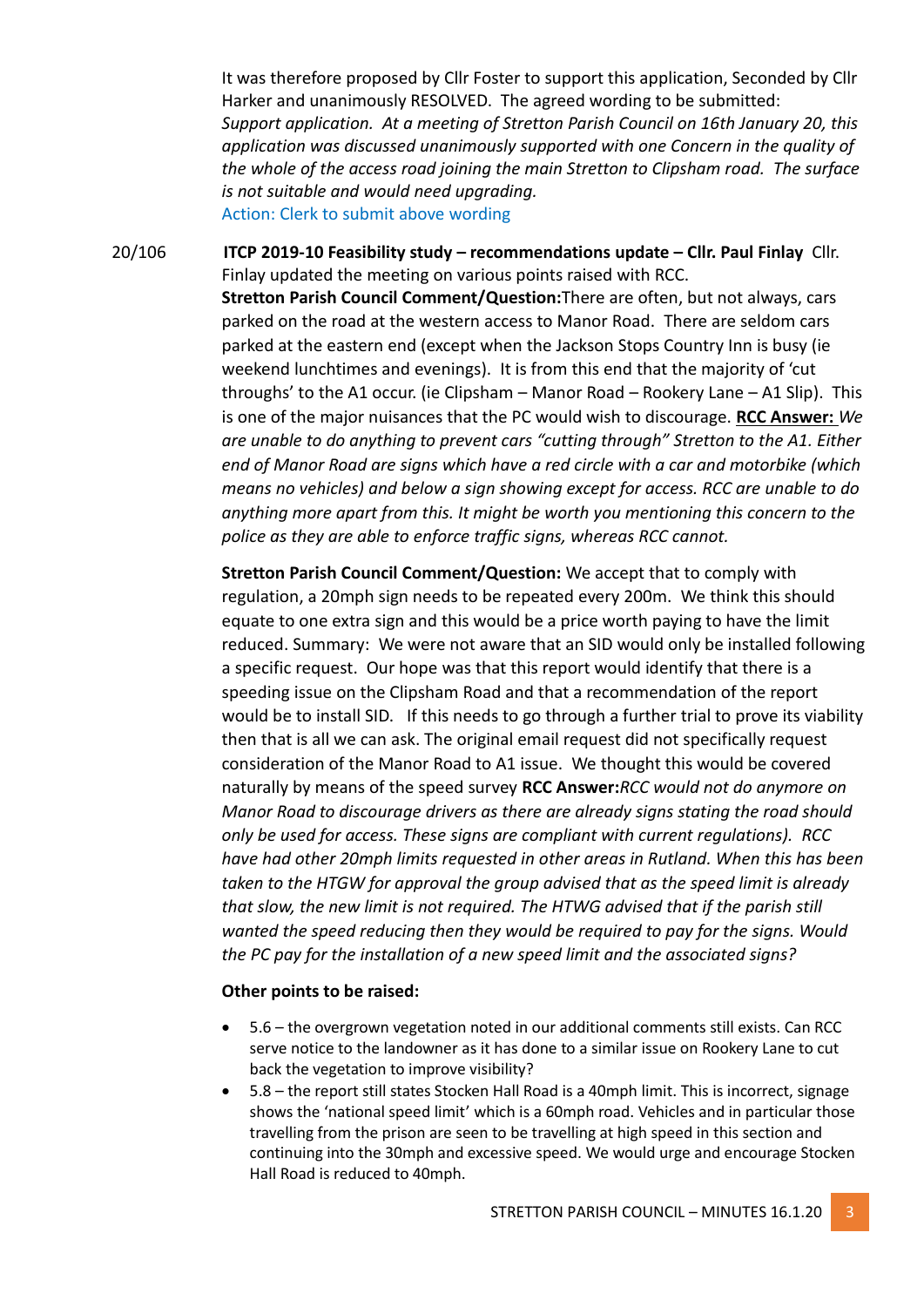- 5.21 how does SPC officially request a SID is installed on Clipsham Road, even as a temporary measure? We would like to see the impact this has in terms of recording and reducing speed.
- 5.21 With regard to the 20mph speed limit on Manor Road being funded by SPC, we have this as a motion to discuss further. Can you provide costs for this please?
- In relation to the above and the restricted access signs, what can RCC do to help prevent access into the village by lorries inadvertently following their sat nav? We regularly have articulated lorries coming through and having to reverse back out and this week alone have had an articulated crane stuck in the middle of the village!
- Are there any timescales for your recommendations and measures proposed in section 6 to be installed?
- 20/107 **A1 Noise Reduction – update.** No further update.
- 20/108 **Development updates for Woolfox and St George's Barracks.** Report from Cllr. Begy. Local Plan – this has been submitted and will go in to 6 week consultation. As you will know Woolfox is not part of the plan, but obviously they will fight this, but the RCC view is it is not viable on many levels. There is no land in the Parish put forward for residential development, but there is the extension of Hooby Lane and Greetham Quarry.

# 20/109 **Highway Issues**

20/110 Continued issues of Quarry spillages of stone on the roundabout. Cllr Begy sent a report: *Quarry – a liaison group has been set up with Greetham and Mick George – on the agenda is the state of the roads and roundabouts. It seems from a public meeting MG are unaware of some of these issues and should be reported to head office.*

It was also noted that mud on the road was very concerning.

- 20/111 Speed Watch programme. A date has now been fixed for training of Wednesday 12 February 6-8 pm at RCC council office. Action: Clerk to advertise this on the website for more volunteers
- 20/112 **To receive a report from County Councillor.** Cllr. Begy's report: Ram Jam – have new proposals and await for this to come to planning. Hambleton Bakery on the Ram Jam site has been approved.
- 20/113 **Correspondence: (All correspondence received by SPC have also been posted on the Website** <https://strettonvillageparishcouncil.co.uk/other/correspondence>

#### 20/114 **Items for future meetings.**

- 1. Cllr. Foster recommended that the Clerk should be financially supported through her CILCA qualifications sharing the costs with the 2 other councils she is employed by. It was noted that the Clerk had already commenced her CILCA course.
- 2. Grant awarded to St Nicholas' Church in 2009 council had agreed that £1000 be award there was a question as to whether this was paid. Action: Clerk to check on accounts for 2009/2010.